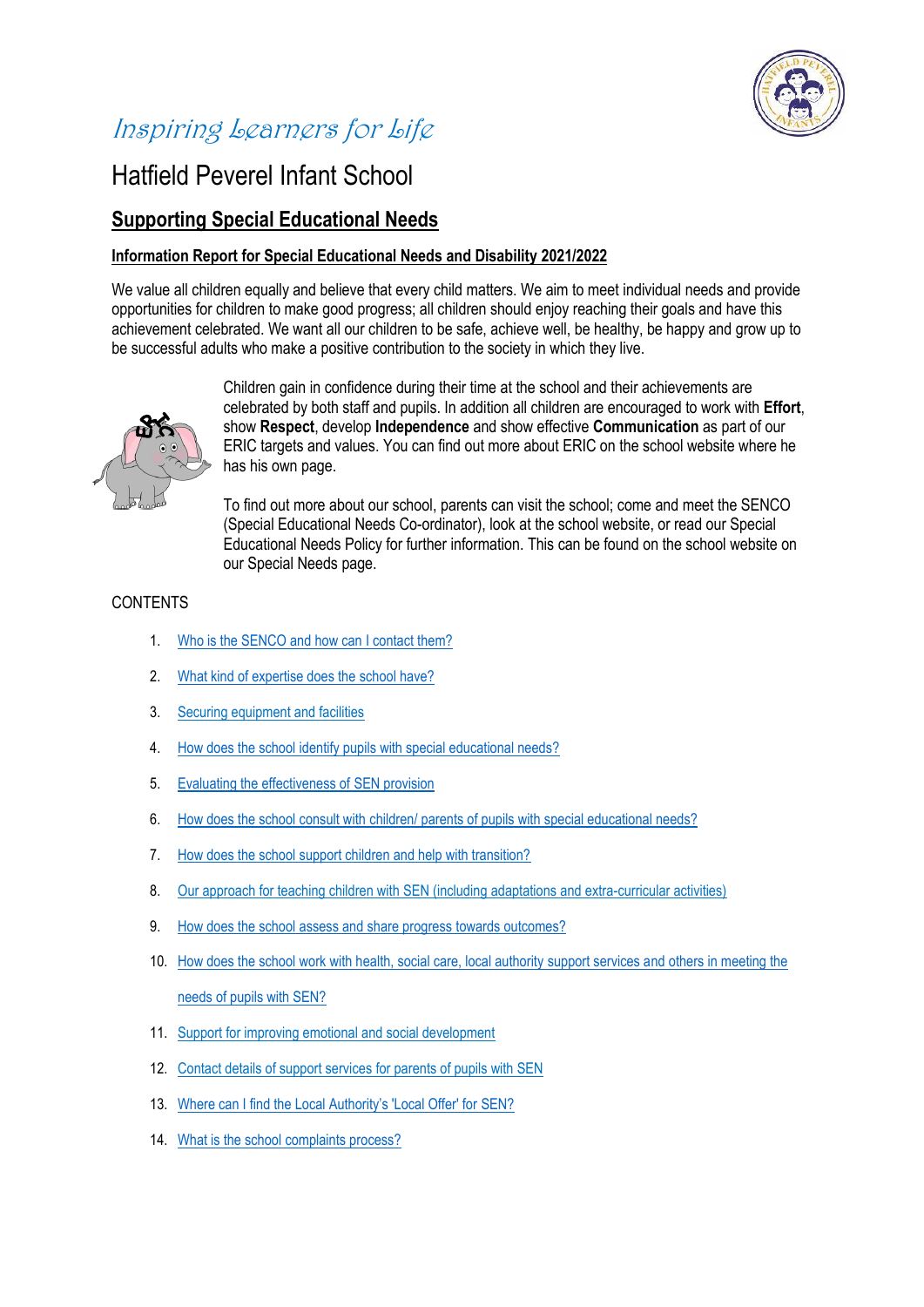#### <span id="page-1-0"></span>**Who is the SENCO and how can I contact them?**

The school SENCO (Special Educational Needs Coordinator) is Mrs McGaughey and she works 2 days a week (usually a Tuesday and Wednesday). Please contact the school office (01245 380220) for an appointment with Mrs McGaughey, or with the head teacher. They will be pleased to answer any questions you may have.

#### <span id="page-1-1"></span>**What kind of expertise does the school have?**

The school provides effective provision for children with a range of additional needs such as:

-Communication and interaction, for example, autistic spectrum disorder, speech and language difficulties

- -Cognition and learning, for example, literacy difficulties (dyslexia)
- -Social, emotional and mental health difficulties, for example, attention deficit hyperactivity disorder (ADHD)

-Sensory and/or physical needs, for example, visual impairments, hearing impairments, processing difficulties.

The school also has a strong focus on supporting social and emotional development with regular PSHE lessons and a wide range of resources including Smart Thinking (stop, think, choose, do) and Zones of Regulation

Staff training is dependent on the needs of the children. The majority of our staff have received the following training:

-Tier 1 Autistic Spectrum Disorder training, with some staff also tier 2 trained

#### -Basic Makaton

- -Talk boost (to support pupils with speech and language difficulties)
- -Supporting pupils with ADHD
- -Precision teaching (learning intervention)

Our school has the attachment awareness accreditation and staff have received this training. In addition to this, staff access the support of other professionals such as speech and language therapists, occupational therapist, specialist teachers and our inclusion partner.

The SENCO has 10 years' experience as a primary based SENCO and 21 years' experience as a class teacher. She has completed the SENCO accreditation course. She has attended various training courses such as; tier 1 and 2 ASD training, occupational therapy training for gross and fine motor skills and supporting children with literacy difficulties (dyslexia).

#### **Securing equipment and facilities**

Governors are committed to ensuring all pupils with SEND take part in all aspects of school life. There is an accessibility plan and this is regularly updated and resourced to meet statutory requirements. There is a designated sensory room and a few specialist resources available such as writing slopes, support seating cushions, pencil grips and coloured overlays. The school works closely with outside agencies to secure specialised equipment, for example, specialist chairs or visualisers. The school ensures the equipment is well maintained and used effectively. Specialised and personal resources required may also be purchased either by the school or local authority. The school is a single floor building with no stairs and there is one disabled toilet near the school office.

- General and specific LSAs are provided as part of the school's delegated budget and we also employ specialist LSAs to support children with an EHC plan.
- The school has employed a 'communication LSA' to specifically support children with speech, language and communication needs.
- There is a portion of the SEN subject budget allocated for provision of resources such as coloured overlays or writing slopes to use in the classroom.



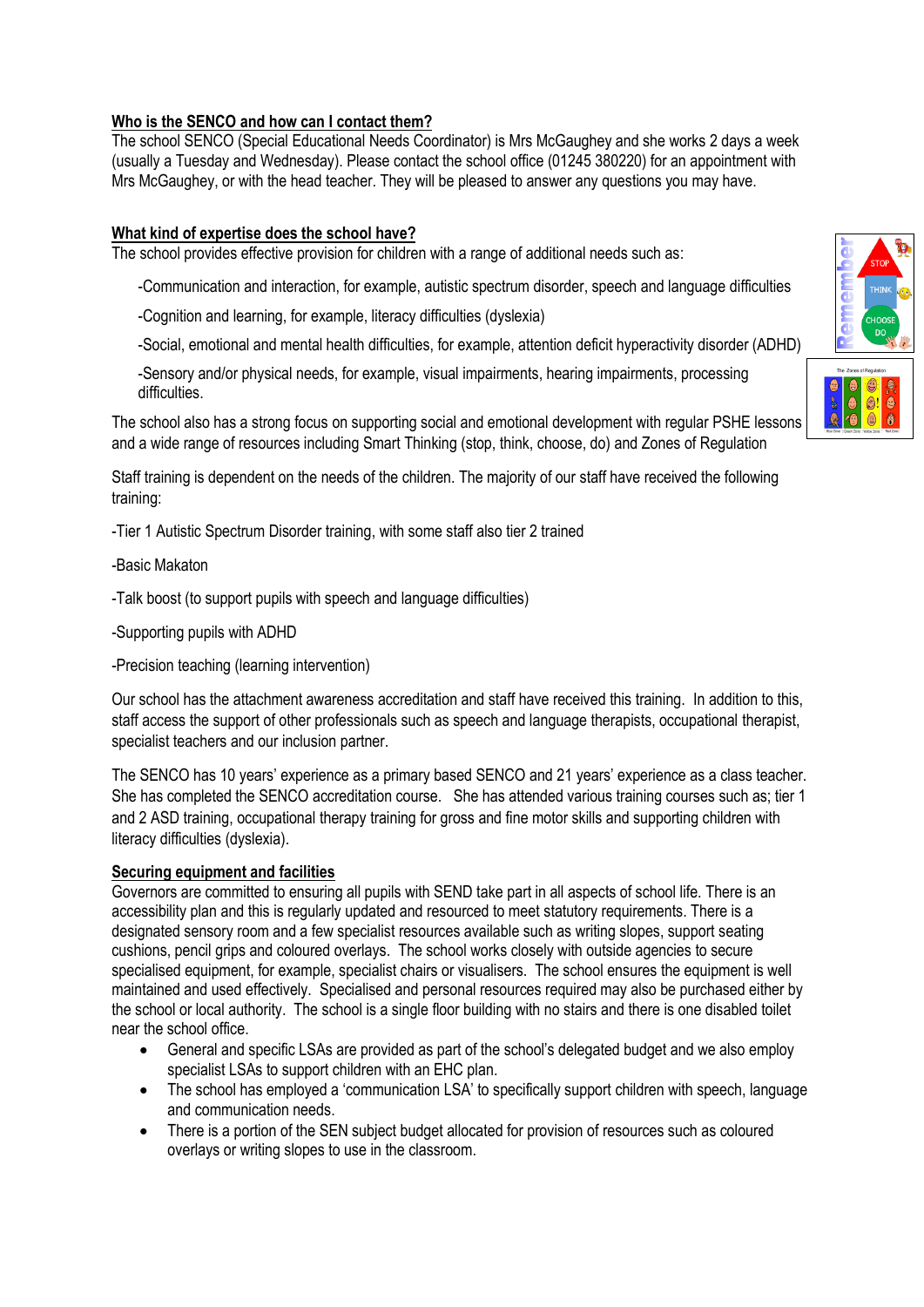- A speech therapist is employed by a group of local schools and works with children who are not on the NHS caseload.
- The school has termly meetings with an Inclusion Partner and support and training needs are then identified.
- If required, the Local Authority will send a representative to complete an access report. For example, if a pupil has a visual impairment or physical disability, they suggest modifications for our school to make in order to ensure we are as accessible as possible.



#### **How does the school identify pupils with special educational needs?**

<span id="page-2-0"></span>All children are regularly assessed by their teachers and we hold a meeting each term with the teachers and head teacher to check the progress of all our children. The class teacher, head teacher and the SENCO all use assessment information and their knowledge of each child's progress to identify those who may have a Special Educational Need. The DFE definition of SEN is:

*'A child of compulsory school age or a young person has a learning difficulty or disability if he or she has a significantly greater difficulty in learning than the majority of others of the same age, or has a disability which prevents or hinders him or her from making use of facilities of a kind generally provided for others of the same age in mainstream schools or mainstream post-16 institutions'.*

- If a child is identified as having additional needs, we consult with parents and then draw up a plan together with the SENCO, teacher, parents and the child. Targets set are focused on the child's personal and academic achievement.
- Specialist help may be sought from NHS services or the local authority specialist teacher team to help us.
- Pre-schools and nurseries can help us identify and plan for the needs of some SEN children on entry to school.
- A small number of children may need an Education, Health and Care Plan (EHC plan) so a detailed assessment is carried out in consultation with the parents and specialists and then the school may make a request for Statutory Assessment.
- Where a child is awarded an EHC plan, additional support may be allocated with extra funding.
- Where a child has a specific medical issue, the school works with the school nurse and parents on a health care plan.

#### **Evaluating the effectiveness of SEN provision**

We evaluate the effectiveness of provision for pupils with SEN by:

- Reviewing pupils' individual progress towards their goals each term
- Reviewing the impact of interventions termly
- Using pupil questionnaires
- Monitoring by the SENCO
- Using provision maps to measure progress
- Holding annual reviews for pupils with EHC plans
- Discussion with the children

#### <span id="page-2-1"></span>**How does the school consult with the children/ parents of pupils with special educational needs?**

We will have an early discussion with the pupil and their parents when identifying whether they need special educational provision. Termly One Plan meetings will be held to ensure:

- Everyone develops a good understanding of the pupil's areas of strength and difficulty
- We take into account the parents' concerns
- Everyone understands the agreed outcomes sought for the child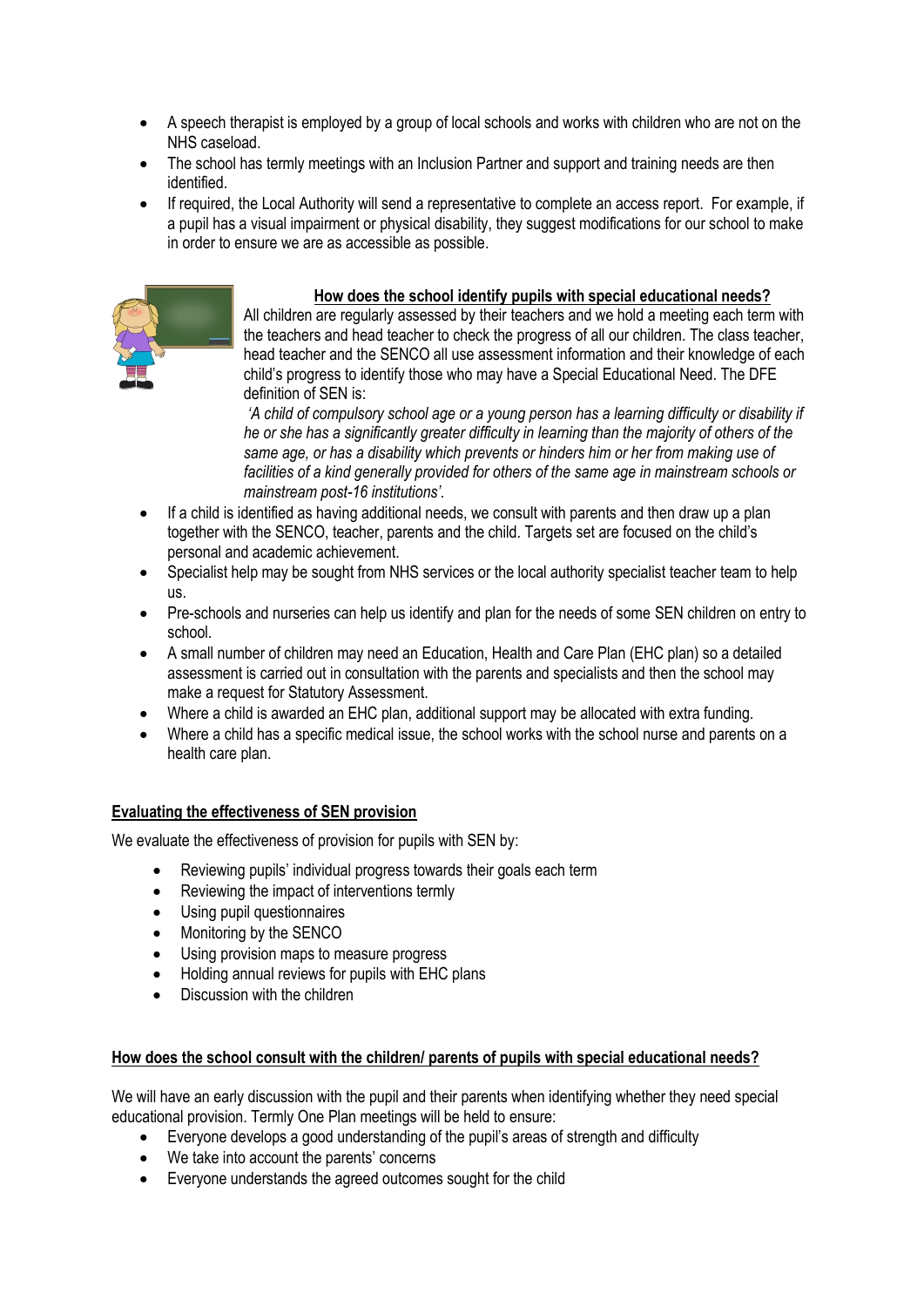- Everyone is clear on what the next steps are
- Notes of these early discussions will be added to the pupil's record and given to their parents
- We will notify parents when it is decided that a pupil will receive SEN support
- Everyone is clear at which point specialists might become involved
- Everyone talks about how effective the plan has been and the progress made

In addition to this some children may require home/school communication book. Photos and observations are also uploaded to tapestry.

#### <span id="page-3-0"></span>**How does the school support children and help with transition?**

All classes have Learning Support Assistants (LSAs) for at least part of the day, but there is full time support in reception classes. There is extra shared support time in the afternoons in Key Stage 1 classes which may include some support for children with special needs. A transition programme ensures good communication between local early years settings and the school, between teachers as children progress through the school, and then into our adjacent Junior School. There is a close working relationship between the on-site privately run nursery and adjacent Junior School (N.B. St Andrews Junior School is a separate school to the Infant school);

- Where children transfer between schools there are planned transition arrangements put in place e.g. SEND children moving to the partner junior school. The Junior SENCO attends the Year 2 summer term one plan and additional transition is put in place where required e.g. additional visits, transition book
- All paperwork and records transferred from one setting to the next with permission from the parents
- The SENCOs from both settings meet to discuss individual needs of SEND children

#### **Our approach for teaching children with SEN (including adaptations and extra-curricular activities)**

High-quality teaching is our first step in responding to pupils who have SEN. This will be differentiated for individual pupils. All children are regularly assessed by the teaching staff and this progress tracking gives us evidence of who may benefit from extra help. When appropriate, parents are invited in to discuss their child's progress at specific meetings.

- Children with additional needs work for the majority of the school day in the classroom, taking a full part in activities with support where necessary from class teachers or LSAs
- Some children will attend intervention sessions, the focus of which will depend on need and will be discussed during the one plan process. These are usually on a one to one basis or small group. Examples of interventions currently taking place in school include; precision teaching, rapid phonics, bear necessities, lego therapy, talk boost, time to talk, gym trail
- For children with physical needs, special programmes of work may be undertaken on a regular basis based on specialist advice
- On school outings, where a child has a complex level of need, the child is supported by an LSA. Parents/carers may be invited to accompany their child where this can be accommodated
- The teachers use a range of tools to help them adapt the curriculum for the children in their class along with advice from our SENCO and specialist teachers when they are involved



- There are some occasions when children benefit from a quiet working space outside the classroom to work with an LSA on specific individual targets e.g. speech therapy. This is in addition to their normal class work
- There are some occasions when children will be offered 'over learning' with a chance to repeat activities they may have found particularly difficult

 Children who exhibit limited progress may be invited to Booster Groups (even though they do not have a specific special need identified)

 All staff will be familiar with One Plans and One Page profiles of children on the SEN register. Personal modifications and adaptions will therefore be made to suit the child. Examples of this may include: enlarging materials, using specific equipment to support e.g. standing frame, avoiding copying from the



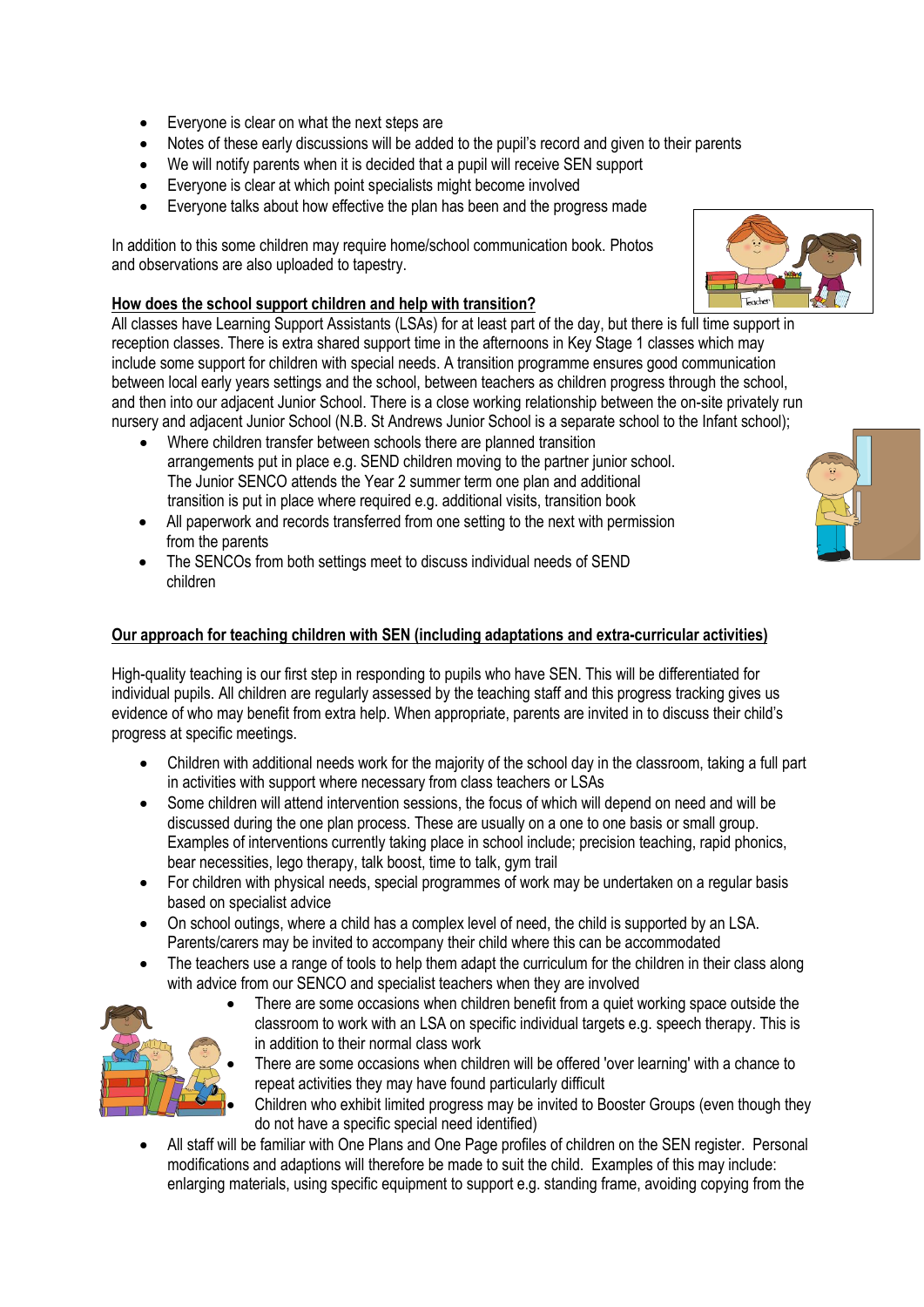board for some children, breaking instructions down, use of visual support, breaks from learning, use of a wobble cushion, sensory breaks, pre-teaching of vocabulary

- All subject leaders will have a list of children with additional needs and adaptions they require in order to access the learning of their subject
- All our extra-curricular activities and school visits are available to all our pupils (we may ask parents to attend)
- All pupils are encouraged to take part in sports day/school plays/special workshops

#### <span id="page-4-0"></span>**How does the school assess and review progress towards outcomes?**

We will follow the graduated approach and the four-part cycle of **assess, plan, do, review**.

The class or subject teacher will work with the SENCO to carry out a clear analysis of the pupil's needs. This will draw on:

- The teacher's assessment and experience of the pupil
- Their previous progress and attainment or behavior
- Other teachers' assessments, where relevant
- The individual's development in comparison to their peers and national data
- The views and experience of parents
- The pupil's own views
- Advice from external support services, if relevant

The assessment will be reviewed regularly.

 Information about progress is shared with parents at Consultation Evenings, through the Annual Report to Parents or at One Plan Review meetings (held termly) or annual reviews.

#### <span id="page-4-1"></span>**How does the school work with health, social care, local authority support services and others in meeting the needs of pupils with SEN?**

The SENCO deals with all day to day aspects of SEN including Education Health and Care plans on behalf of the Governing Body. The SENCO refers children for further assessment from Health professionals - NHS Occupational Therapy / physiotherapy / speech therapy if needed. Children with EHC plans may have specialist teacher involvement from the Local Authority and the SENCO may request this. The school, together with advice from relevant professionals will make the final decision as to whether to make an application for an EHC plan. Parents may make an independent application if they so wish.

- The SENCO will signpost services available to parents;
- Specialist teacher support, if needed, may be requested for children with One plans through the SENCO, although this is not always guaranteed;
- Local Authority services are detailed in the Local Offer.

#### **Support for improving emotional and social development**

We provide support for pupils to improve their emotional and social development in different ways, such as:

- Pupils with SEN are encouraged to be part of the school council
- Pupils with SEN are also encouraged to be part of lego therapy/ time to talk club to promote teamwork/building friendships
- We share our PSHE curriculum information and systems with parents
- We have a zero tolerance approach to bullying